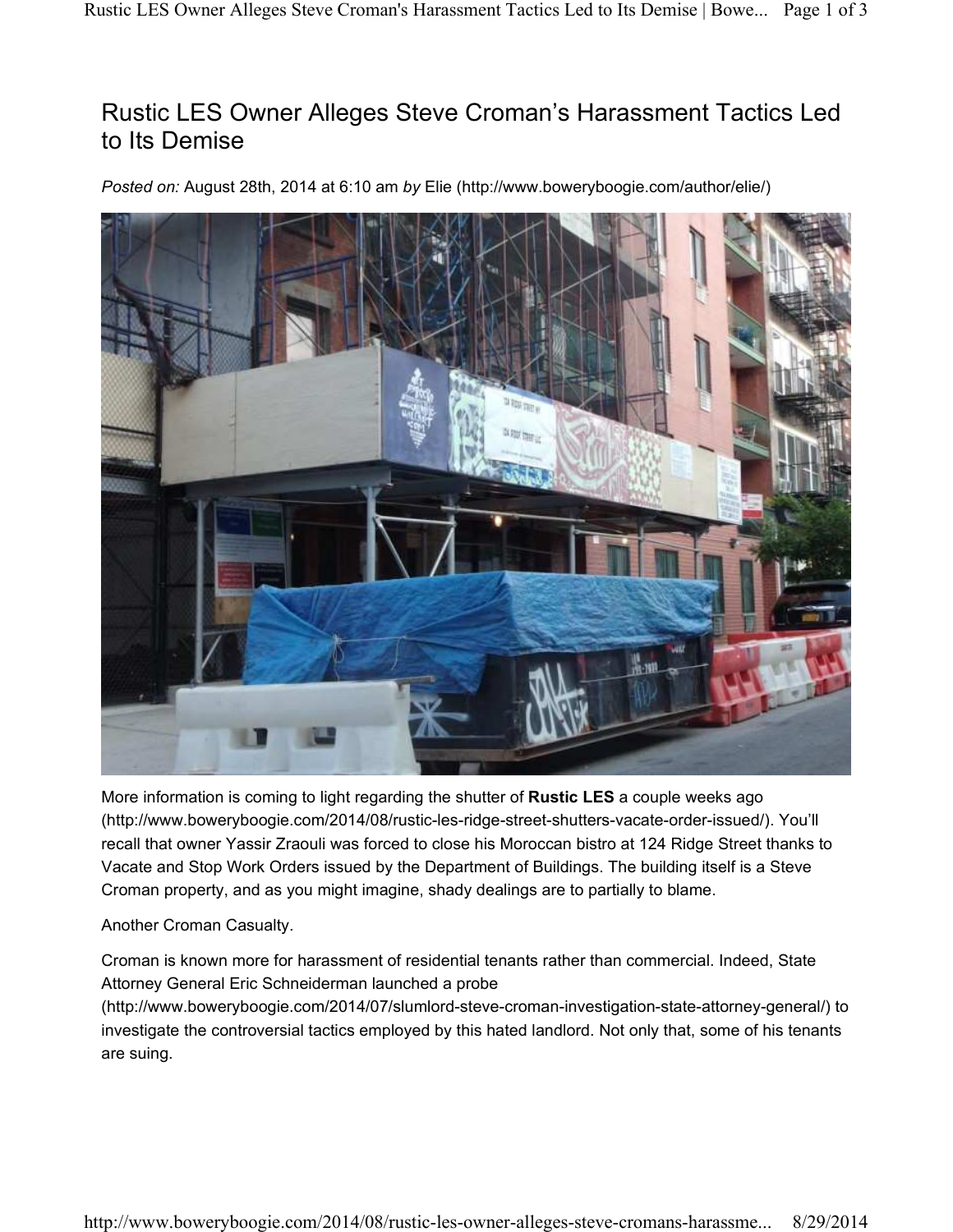

Zraouli tells us that Rustic LES was "met with a series of issues, and the owner reneged on many contractual obligations citing construction delays and outside agency interference." The business also suffered from the never-ending renovations in the apartments above. Water damage, sisgn-obscuring scaffolding, and unannounced asbestos abatement collectively hurt business to the point of no return. The whole fiasco has reportedly strained the livelihood of Zraouli's family.

A brief timeline of events at 124 Ridge Street:

- February 2012 lease signed with Steve Croman (9300 Realty) for the commercial space, which included storefront, basement & partial backyard/ courtyard area.
- July 2013 scaffolding placed directly over Rustic LES signage without any advance notice.
- August 2013 notice of asbestos abatement posted without alerting any tenants. A collection bin was placed in the backyard during operational hours, thereby jeopardizing employees' and patrons' health and well-being.
- September to October 2013 Croman began construction on building. Contractors demolish both front and back buildings down to studs and removed roof from front building. Renovation stalls under these conditions for the next 9 months. The unfinished roof leads to severe leaks, especially during inclement weather, damaging property and stock, and led to mold eventually growing in multiple places.